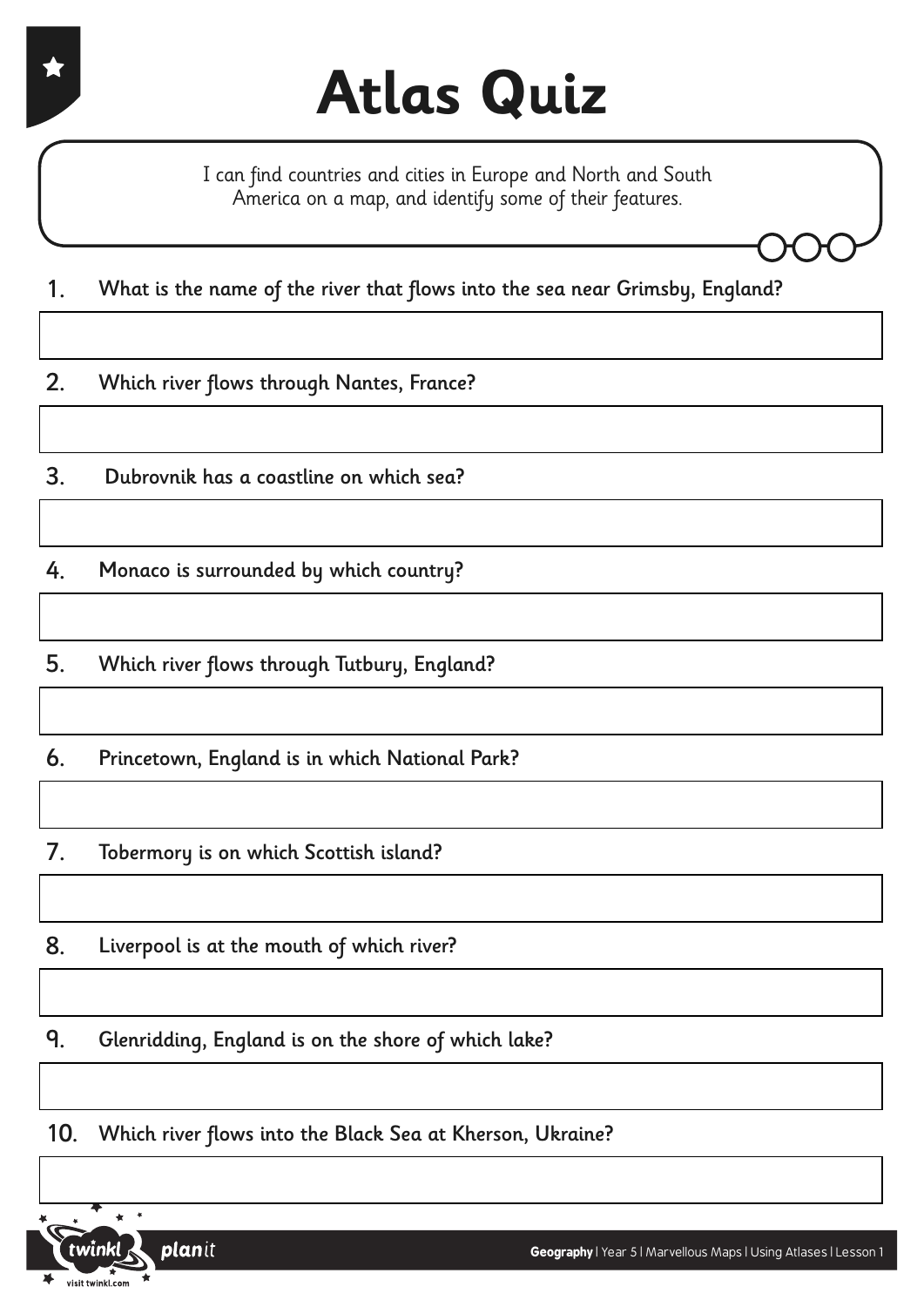

I can find countries and cities in Europe and North and South America on a map, and identify some of their features.

1. What is the name of the river that flows through Stamford, England?

2. Which river flows through Nantes, France?

3. Los Angeles has a coastline on which ocean?

4. Brownsville is near the border between which two countries?

5. Eskimo Point, Canada is on the shoreline of which bay?

6. Buxton, England is in which National Park?

7. Tobermory is on which Scottish island?

8. Which lake is located in Bolivia and Peru?

9. Fort Augustus, Scotland is on the shore of which lake?

10. Which river flows into the Atlantic Ocean near Macapá, Brazil?



**Geography** | Year 5 | Marvellous Maps | Using Atlases | Lesson 1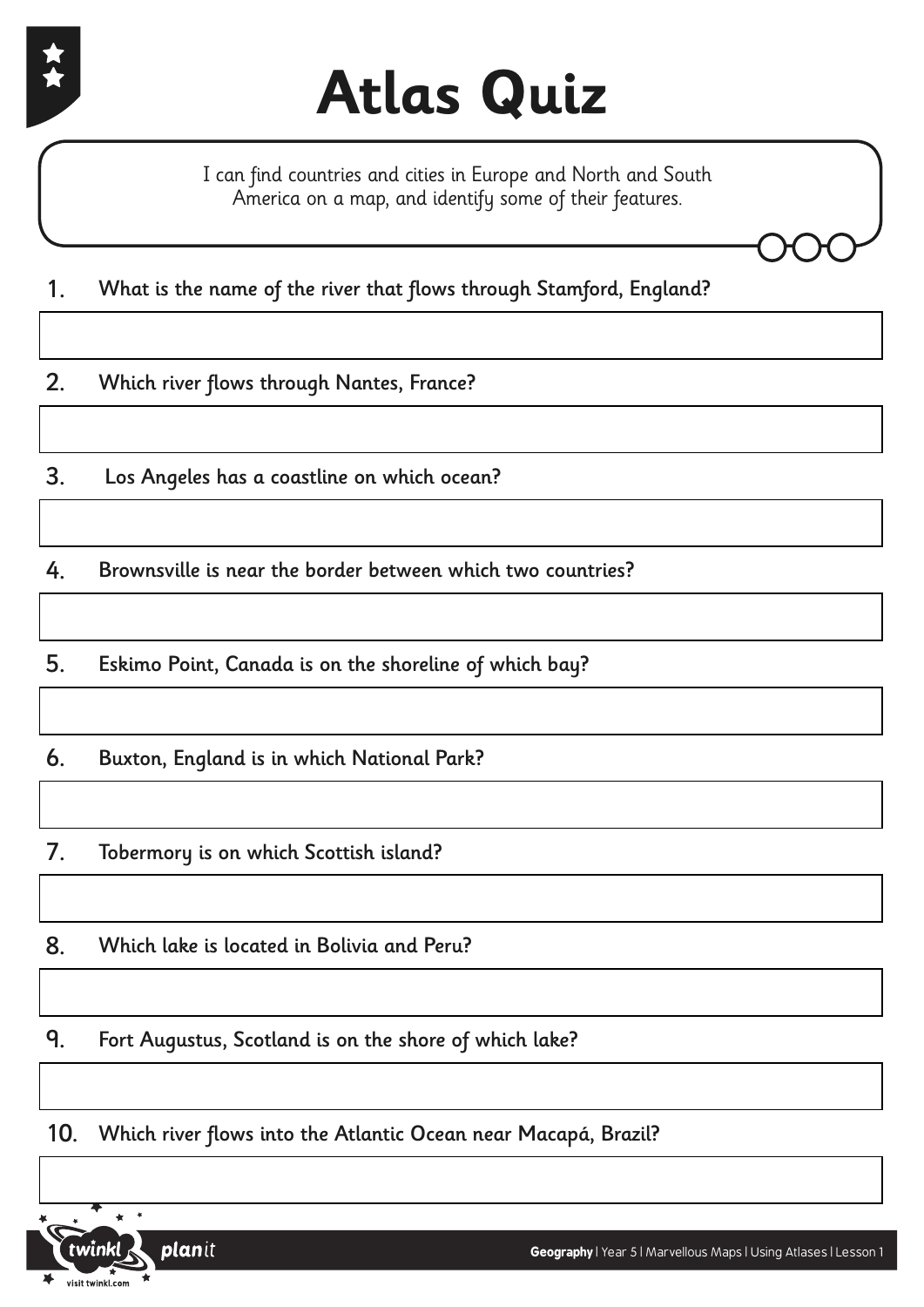

I can find countries and cities in Europe and North and South America on a map, and identify some of their features.

1. What is the name of the river that flows through Stamford, England?

2. Which canal passes through Husbands Bosworth, England?

3. New Orleans is situated on what kind of land?

4. Which river flows through St Louis, USA?

5. Kircubbin, Northern Ireland is on the shoreline of which lake?

6. If I took a ferry from Penzance, England, which islands would I travel to?

7. What is the height of the peak on the Scottish island of Rùm?

8. Which lake is located in Bolivia and Peru?

9. Andorra is located in which mountain range?

10. Which island group includes Mallorca, Minorca, Ibiza and Formentera?